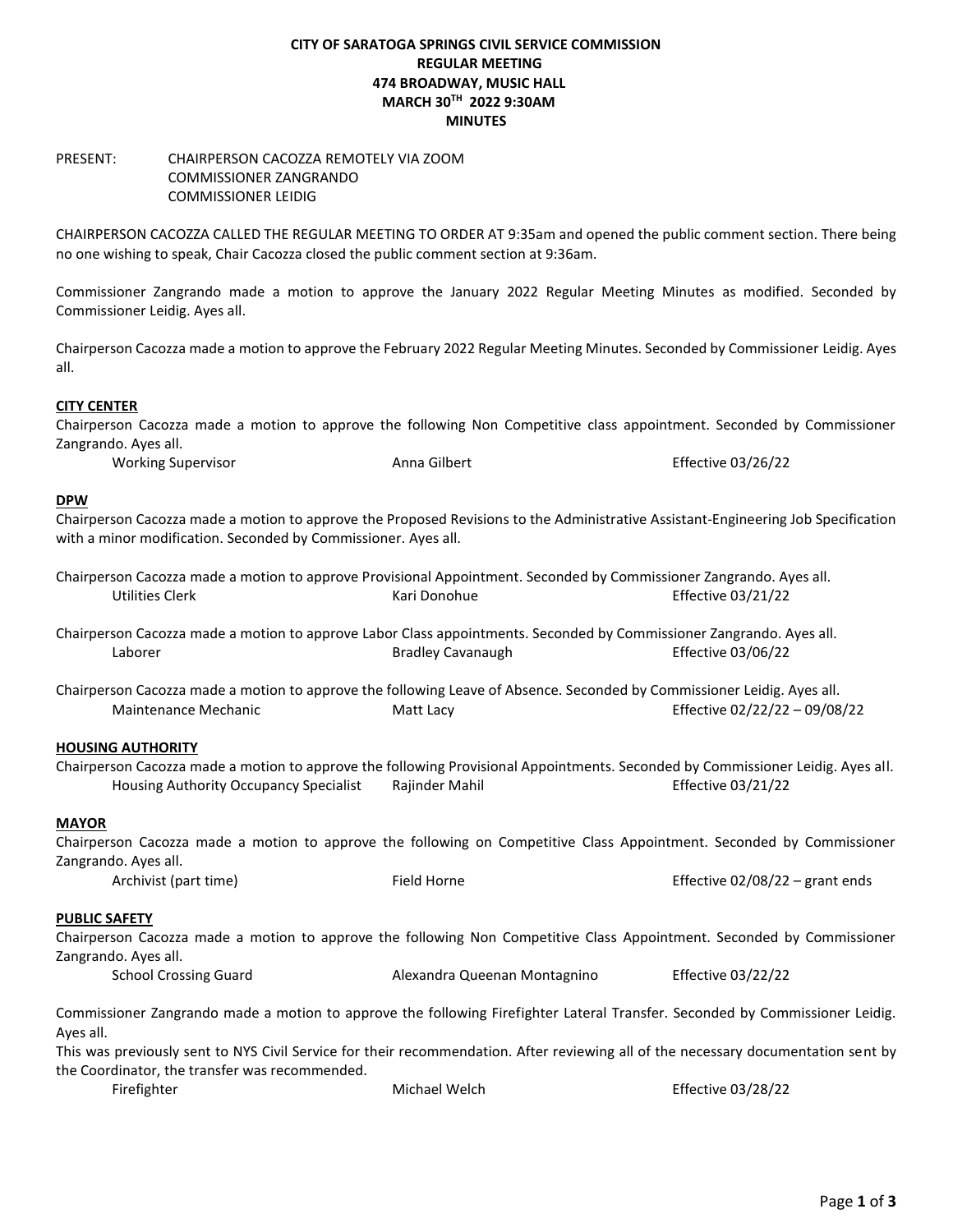|                 |                | Chairperson Cacozza made a motion to approve the following Leave of Absence. Seconded by Commissioner Zangrando. Ayes all. |
|-----------------|----------------|----------------------------------------------------------------------------------------------------------------------------|
| Police Sergeant | Tyler McIntosh | Effective 02/27/22                                                                                                         |

# **RECREATION**

Chairperson Cacozza made a motion to approve the Proposed Revisions to the Recreation Office Manger Job Specification, with a minor addition. Seconded by Commissioner Zangrando. Ayes all.

Chairperson Cacozza made a motion to approve the following Laborer Class Appointment. Seconded by Commissioner Zangrando. Ayes all.

| Cleaner | Christopher Davis | Effective 03/12/22 |
|---------|-------------------|--------------------|
|         |                   |                    |

## **SCHOOL**

Chairperson Cacozza made a motion to approve the following Labor Class Appointments. Seconded by Commissioner Leidig. Ayes all.

| <b>Food Service Helpers</b> | Marie Bayard       | <b>Effective 02/07/22</b> |
|-----------------------------|--------------------|---------------------------|
| Food Service Helpers        | Jessica Berlin     | <b>Effective 03/09/22</b> |
| <b>Food Service Helpers</b> | Alysa Isaacson     | Effective 02/28/22        |
| School Monitor              | Marie Bayard       | <b>Effective 02/01/22</b> |
| <b>School Monitor</b>       | Anissa Chapman     | <b>Effective 02/28/22</b> |
| School Monitor              | Thomas Dean        | Effective 03/02/22        |
| <b>School Monitor</b>       | Kevin Hayden       | <b>Effective 02/02/22</b> |
| <b>School Monitor</b>       | Phyllis Podesva    | <b>Effective 03/07/22</b> |
| <b>School Monitor</b>       | <b>Witt Patton</b> | Effective 01/03/22        |
| <b>School Monitor</b>       | Kelly Savalli      | <b>Effective 02/17/22</b> |

Commissioner Zangrando made a motion to approve the following Leave of Absence. Seconded by Commissioner Leidig. Ayes all. Custodian **Mary Anne Mason** Effective 12/30/21 – 03/25/22 03/28/22 – 04/25/22

|                                 |                     | $UJ / 20 / 22 = U + 2J / 22$  |
|---------------------------------|---------------------|-------------------------------|
| Food Service Cashier (part time | Charlotte Falkowski | Effective 12/31/21 - 02/18/22 |
| Food Service Helper             | Theresa Davoult     | Effective 01/28/21 - 03/11/22 |
| Teacher Aide                    | Carol Navin         | Effective 04/13/21 - 01/30/22 |
| Teacher Aide                    | Patricia Otte       | Effective 01/13/22 - 03/03/22 |

Commissioner Leidig made a motion to approve the following Non Competitive Class Appointments. Seconded by Commissioner Zangrando. Ayes all.

| Clerk (part time)                  | Anissa Chapman        | Effective 02/28/22   |
|------------------------------------|-----------------------|----------------------|
| Clerk (part time)                  | Thomas Dean           | Effective 03/02/22   |
| Clerk (part time)                  | Alysa Isaacson        | Effective 02/28/22   |
| Clerk (part time)                  | Kelly Savalli         | Effective 02/17/22   |
| Food Service Cashier (part time)   | Marie Bayard          | Effective 02/07/22   |
| Food Service Cashier (part time)   | Alysa Isaacson        | Effective 02/28/22   |
| Keyboard Specialist (part time)    | Anissa Chapman        | Effective 02/28/22   |
| Keyboard Specialist (part time)    | Thomas Dean           | Effective 03/02/22   |
| Keyboard Specialist (part time     | Alyssa Isaacson       | Effective 02/28/22   |
| Keyboard Specialist (part time)    | Kelly Savalli         | Effective 02/17/22   |
| <b>School Bus Assistant</b>        | <b>Heath Tougas</b>   | Effective 02/15/22   |
| School Bus Driver                  | <b>Heath Tougas</b>   | Effective 02/15/22   |
| School Grounds Monitor (part time) | <b>Edward Boweers</b> | Effective $01/19/22$ |
| School Grounds Monitor (part time) | Leonard Fornabia      | Effective $01/19/22$ |
| Teacher Aide                       | Marie Bayard          | Effective 02/01/22   |
| <b>Teacher Aide</b>                | Anissa Chapman        | Effective 02/28/22   |
| <b>Teacher Aide</b>                | Thomas Dean           | Effective 03/02/22   |
| <b>Teacher Aide</b>                | Amy Depoy             | Effective 02/14/22   |
| <b>Teacher Aide</b>                | Jessica George        | Effective 02/16/22   |
| <b>Teacher Aide</b>                | Kevin Hayden          | Effective 02/01/22   |
| <b>Teacher Aide</b>                | <b>Witt Patton</b>    | Effective 01/03/22   |
| <b>Teacher Aide</b>                | Kelly Savalli         | Effective 02/17/22   |
|                                    |                       |                      |